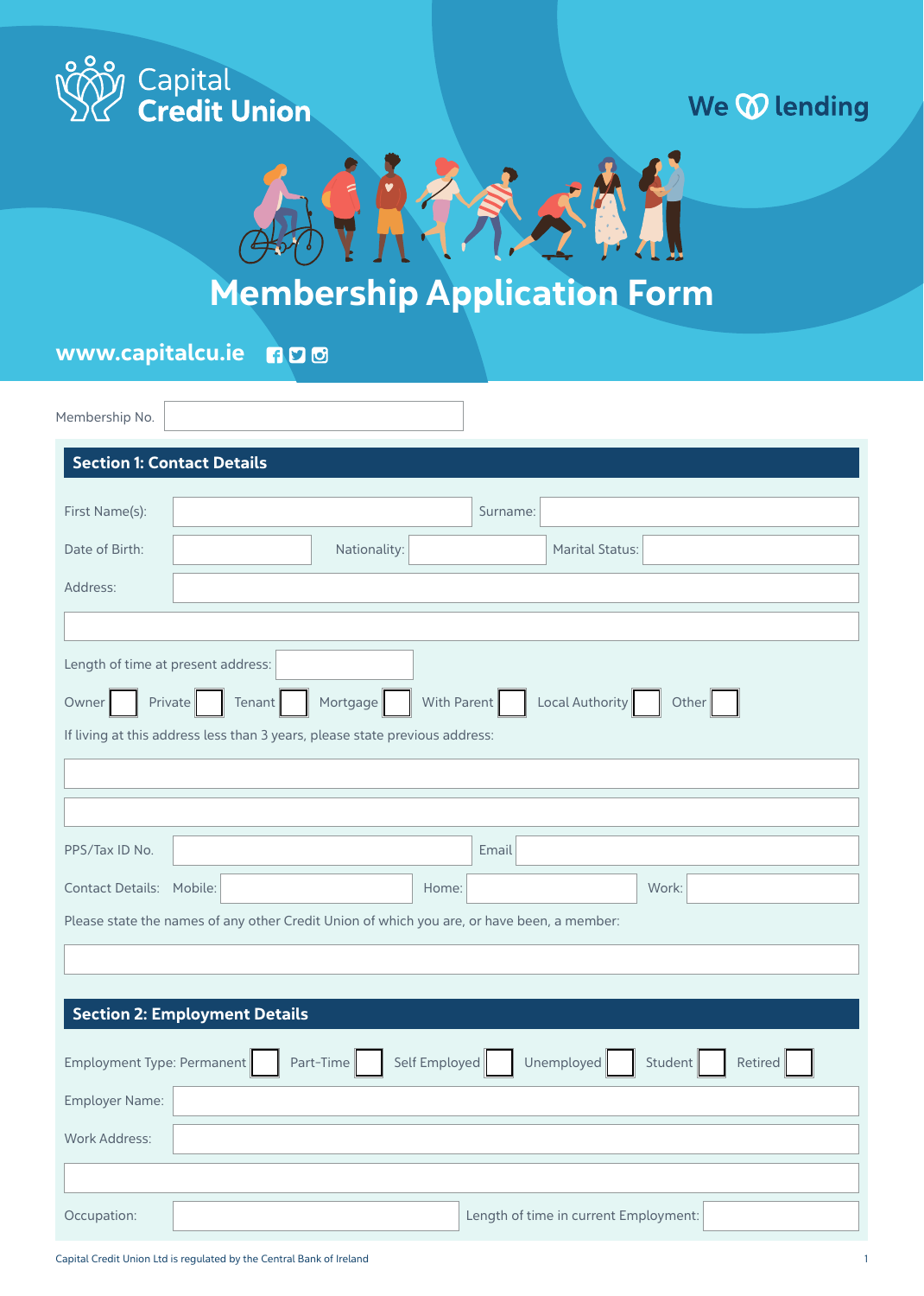#### Membership No.

|                    | <b>Section 3: Form of Nomination</b>                                                                                                 |
|--------------------|--------------------------------------------------------------------------------------------------------------------------------------|
| I, (Print Name)    |                                                                                                                                      |
| Of (Print Address) |                                                                                                                                      |
|                    | being a member of Capital Credit Union Limited, hereby revoke all previous nominations and nominate the following person or persons: |

| <b>Name</b> | <b>Address</b> | Relationship | $\%$ |
|-------------|----------------|--------------|------|
|             |                |              |      |
|             |                |              |      |
|             |                |              |      |
|             |                |              |      |
|             |                |              |      |

to become entitled to such property in the credit union (whether in savings, deposits, insurances or otherwise) not exceeding the limit of the amount for the time of being authorised by law which I may have at the time of my death.

Note: Under section 21(4) of the Credit Union Act 1997, a nomination shall not be revocable or variable by the will of the nominator or by any codicil of his/her will. Under section 21(6) of the Credit Union Act 1997, the marriage of a member of a credit union shall operate as a revocation of any nomination made by him/her before his/her marriage.'

The proceeds of Death Benefit Insurance (if any) may be applied by the credit union towards my vouched funeral / bereavement expenses and if not so applied, shall be paid to the person(s) referenced above.

I acknowledge receipt of the Nomination Information Sheet

| Applicant Signature:  | Date: |
|-----------------------|-------|
| Witness (Signature):  |       |
| Witness (Print Name): |       |
| Address:              |       |
| Occupation:           |       |

#### WITNESS SHALL NOT BE THE NOMINEE

#### Section 4: Legal Consents & Declarations

#### Receipt of obligatory notices by email

There are certain notices that credit unions are obliged to provide from time to time. Please provide your email address if you would like to receive these obligatory, non-marketing communications by email (for example notice of the Annual General Meeting). This will assist the Credit Union in reducing its carbon foot print and will reduce costs.

Email Address:

Please note that we maintain the right to contact members by such means as best available to us in relation to a non-performing loan or outstanding debt to the credit union, including by text or email.

#### Your Marketing Preferences

As part of improving our service to you, from time to time, we would like to inform you of products, services, competitions and/or promotional offers available from us. We may wish to use different means when sending such marketing communications. Please indicate by which methods, if any, you consent to being contacted by ticking each method of communication below:

| Post | <b>Email</b>                | Text | Landline call | Mobile call |  |       |  |
|------|-----------------------------|------|---------------|-------------|--|-------|--|
|      | <b>Applicant Signature:</b> |      |               |             |  | Date: |  |

You have the right to notify us free of charge at any time of your right to refuse such marketing by writing to DPO, Capital Credit Union, Main Street, Dundrum, Dublin 14, D14 PD79 or by using the "opt-out" options in any marketing message we send you. Please contact us directly if you wish to change or withdraw your consent.

#### Data Privacy Notice

| acknowledge receipt of the Summary Data Privacy Notice                                                        |  |
|---------------------------------------------------------------------------------------------------------------|--|
| I wish to have the Full Version of the Data Privacy Notice emailed to me at the email address I have supplied |  |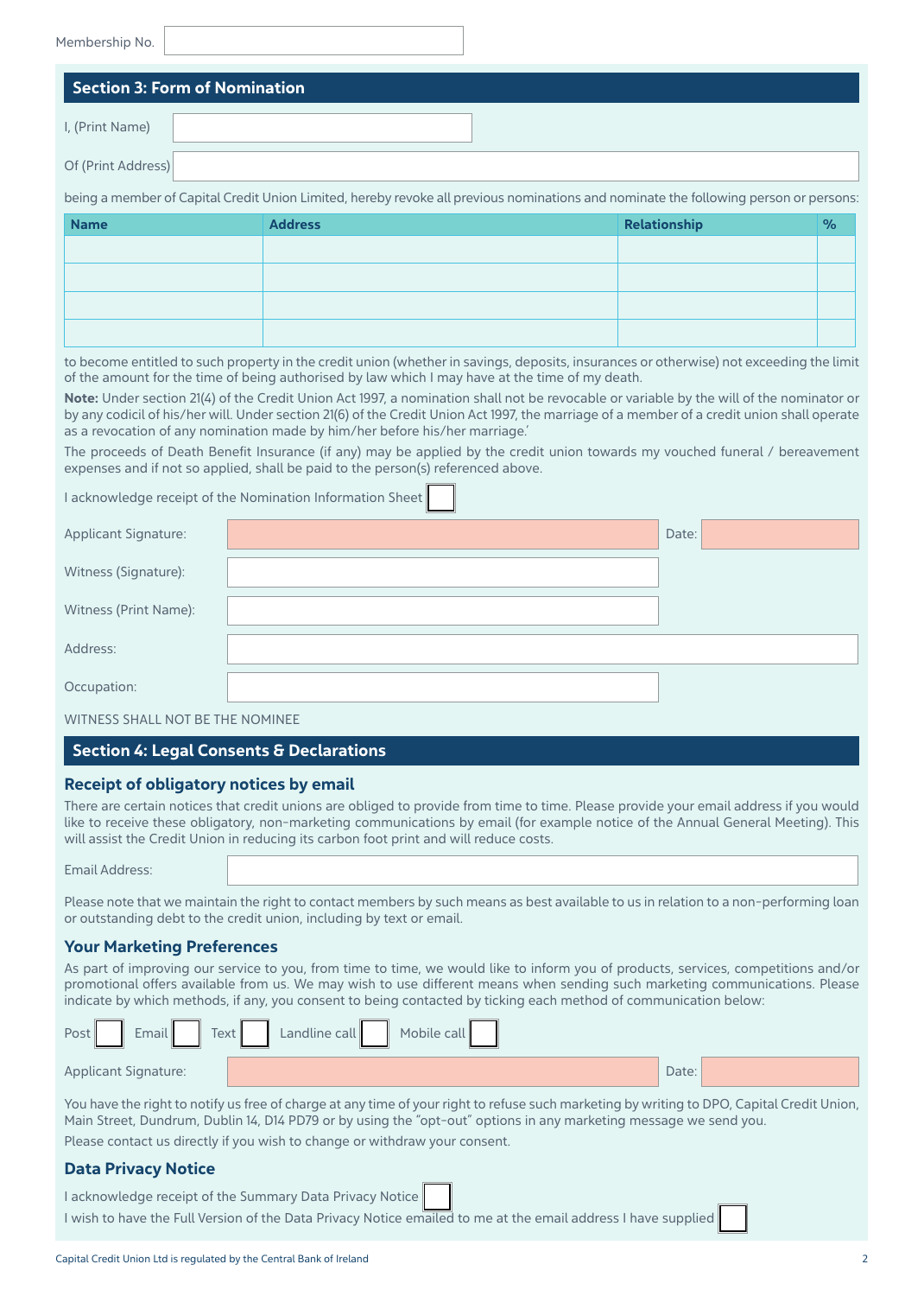|  |  | Membership No. |
|--|--|----------------|
|--|--|----------------|

| Section 5: Tax Residency for the purposes of the Common Reporting Standard                                                                                                                                                                                                                                                                                                                                                                                                                                                                                                                                                                                                                                                                                                                                                                                                                                                                                                   |                                                                                                                                                                                                                      |  |  |  |  |
|------------------------------------------------------------------------------------------------------------------------------------------------------------------------------------------------------------------------------------------------------------------------------------------------------------------------------------------------------------------------------------------------------------------------------------------------------------------------------------------------------------------------------------------------------------------------------------------------------------------------------------------------------------------------------------------------------------------------------------------------------------------------------------------------------------------------------------------------------------------------------------------------------------------------------------------------------------------------------|----------------------------------------------------------------------------------------------------------------------------------------------------------------------------------------------------------------------|--|--|--|--|
|                                                                                                                                                                                                                                                                                                                                                                                                                                                                                                                                                                                                                                                                                                                                                                                                                                                                                                                                                                              | If you are tax resident in another country, please provide your Tax Identification Number ("TIN") and Country of Tax Residence:                                                                                      |  |  |  |  |
| $TIN^*$                                                                                                                                                                                                                                                                                                                                                                                                                                                                                                                                                                                                                                                                                                                                                                                                                                                                                                                                                                      |                                                                                                                                                                                                                      |  |  |  |  |
| Country of Tax Residence*                                                                                                                                                                                                                                                                                                                                                                                                                                                                                                                                                                                                                                                                                                                                                                                                                                                                                                                                                    |                                                                                                                                                                                                                      |  |  |  |  |
| the credit union:                                                                                                                                                                                                                                                                                                                                                                                                                                                                                                                                                                                                                                                                                                                                                                                                                                                                                                                                                            | I confirm that the information provided is true and correct to the best of my knowledge, and that if my circumstances change, I will notify                                                                          |  |  |  |  |
| Applicant Signature:                                                                                                                                                                                                                                                                                                                                                                                                                                                                                                                                                                                                                                                                                                                                                                                                                                                                                                                                                         | Date:                                                                                                                                                                                                                |  |  |  |  |
| credit union:                                                                                                                                                                                                                                                                                                                                                                                                                                                                                                                                                                                                                                                                                                                                                                                                                                                                                                                                                                | If you are NOT tax resident in another country, please sign the following:<br>I wish to declare that I am not resident for tax purposes in any other country, and that if my circumstances change, I will notify the |  |  |  |  |
| Applicant Signature:                                                                                                                                                                                                                                                                                                                                                                                                                                                                                                                                                                                                                                                                                                                                                                                                                                                                                                                                                         | Date:                                                                                                                                                                                                                |  |  |  |  |
| * Mandatory Field<br>** This information is being sought for the purposes of reporting obligations under the Common Reporting Standard (CRS), as provided<br>for by Section 891F of the Taxes Consolidation Act 1997. The information required to be reported under the CRS, including name, address,<br>TIN, account number, account balance and payments on the account will be provided to the Revenue Commissioners and may be<br>exchanged securely with another Competent Tax Authority in you jurisdiction of tax residence, but such information will at all times<br>be treated with the strictest confidentiality as required by the Data Protection Acts 1988 and 2003. Only data that is legally required to<br>be reported will be provided to the Revenue Commissioners. For more information on this, please speak to your credit union, contact<br>Revenue at aeoi@revenue.ie or see http://www.oecd.org/tax/transparency/automaticexchangeofinformation.htm |                                                                                                                                                                                                                      |  |  |  |  |
| <b>Section 6: Deposit Guarantee Scheme</b>                                                                                                                                                                                                                                                                                                                                                                                                                                                                                                                                                                                                                                                                                                                                                                                                                                                                                                                                   |                                                                                                                                                                                                                      |  |  |  |  |
| Please confirm the following:<br>I acknowledge receipt of the Depositor Information Sheet                                                                                                                                                                                                                                                                                                                                                                                                                                                                                                                                                                                                                                                                                                                                                                                                                                                                                    |                                                                                                                                                                                                                      |  |  |  |  |
| <b>Section 7: Regulation 76 (PSD2)</b>                                                                                                                                                                                                                                                                                                                                                                                                                                                                                                                                                                                                                                                                                                                                                                                                                                                                                                                                       |                                                                                                                                                                                                                      |  |  |  |  |
| Please confirm the following:<br>I acknowledge receipt of the Regulation 76 Information Sheet                                                                                                                                                                                                                                                                                                                                                                                                                                                                                                                                                                                                                                                                                                                                                                                                                                                                                |                                                                                                                                                                                                                      |  |  |  |  |
| <b>Section 8: Anti-Money Laundering Compliance</b>                                                                                                                                                                                                                                                                                                                                                                                                                                                                                                                                                                                                                                                                                                                                                                                                                                                                                                                           |                                                                                                                                                                                                                      |  |  |  |  |
| Reason for opening account: Shares                                                                                                                                                                                                                                                                                                                                                                                                                                                                                                                                                                                                                                                                                                                                                                                                                                                                                                                                           | (please specify)<br>Deposits<br>Other<br>Loans                                                                                                                                                                       |  |  |  |  |

| Source of funds: Wages     Welfare   Pension   Other   (please specify)                                                          |
|----------------------------------------------------------------------------------------------------------------------------------|
| Please tick $(v)$ the relevant box to answer the following questions:                                                            |
| If the answer is 'No', please explain why here:                                                                                  |
|                                                                                                                                  |
| Are you a Politically Exposed Person (PEP) as defined in Section 37 (10) of the Criminal Justice (Money Laundering and Terrorist |
| Financing) Act, 2010? Yes $\Box$ No If the answer is 'Yes', please explain why here:                                             |

3. I will promptly notify the Credit Union of any changes in the information which I have provided and confirm that I will inform the Credit Union in writing of the details of such changes and any other relevant/material information of which I may become aware at any time after the date of this Declaration.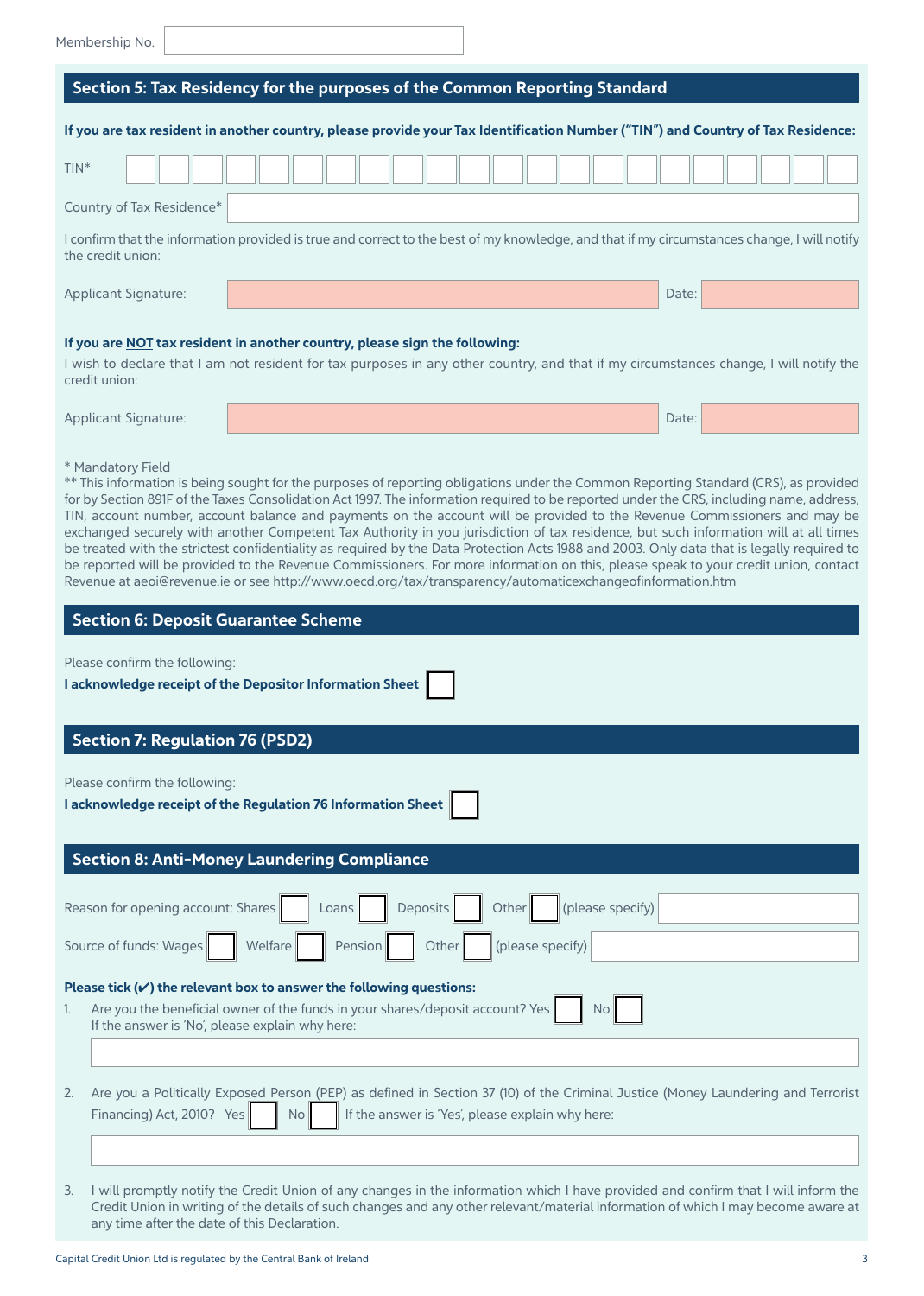#### Additional Information

#### Please tick your preference in the relevant boxes below:

Please include me in the Car Draw - additional form

Please include me in the \*Death Benefit Insurance (DBI) Scheme - additional form

I wish to avail of Online Access

I wish to receive an Annual e-AGM Notification

\*Subject to change. The Death Benefit Insurance Scheme cost is voted upon at the AGM annually.

#### Declaration

I agree to abide by the rules of Capital Credit Union Limited and declare that the information given by me on this form is true and correct to the best of my knowledge and belief and that I am not, nor have been, a member of any credit union other than those listed above.

| <b>Applicant Signature:</b> | Date: |  |
|-----------------------------|-------|--|
| <b>Witness Signature:</b>   | Date: |  |

#### MEMBERSHIP OF CAPITAL CREDIT UNION LTD IS SUBJECT TO APPROVAL BY THE MEMBERSHIP COMMITTEE

| <b>OFFICE USE ONLY</b>                            |                                                                                    |
|---------------------------------------------------|------------------------------------------------------------------------------------|
| <b>CJA Compliance</b>                             |                                                                                    |
| <b>Proof of Identity:</b>                         | Driving Licence<br>Valid passport<br>Other                                         |
| <b>Proof of Address:</b>                          | <b>Utility Bill</b><br><b>Bank Statement</b><br>Other                              |
| <b>Proof of PPSN:</b>                             | Received: Yes<br><b>No</b><br>Requested: Yes<br><b>No</b><br><b>No</b><br>PEP: Yes |
| <b>Proof of working in</b><br><b>Common Bond:</b> | Payslip<br>Other<br>Letter                                                         |
| Marketing Opt out:                                | <b>Yes</b><br><b>No</b>                                                            |
| Signed:                                           | Date:                                                                              |
| Checked By:                                       |                                                                                    |
| <b>Marketing Committee</b>                        |                                                                                    |



## www.capitalcu.ie<u>fly Id</u>

| Yes | No |
|-----|----|
| Yes | No |
| Yes | No |
| Yes | No |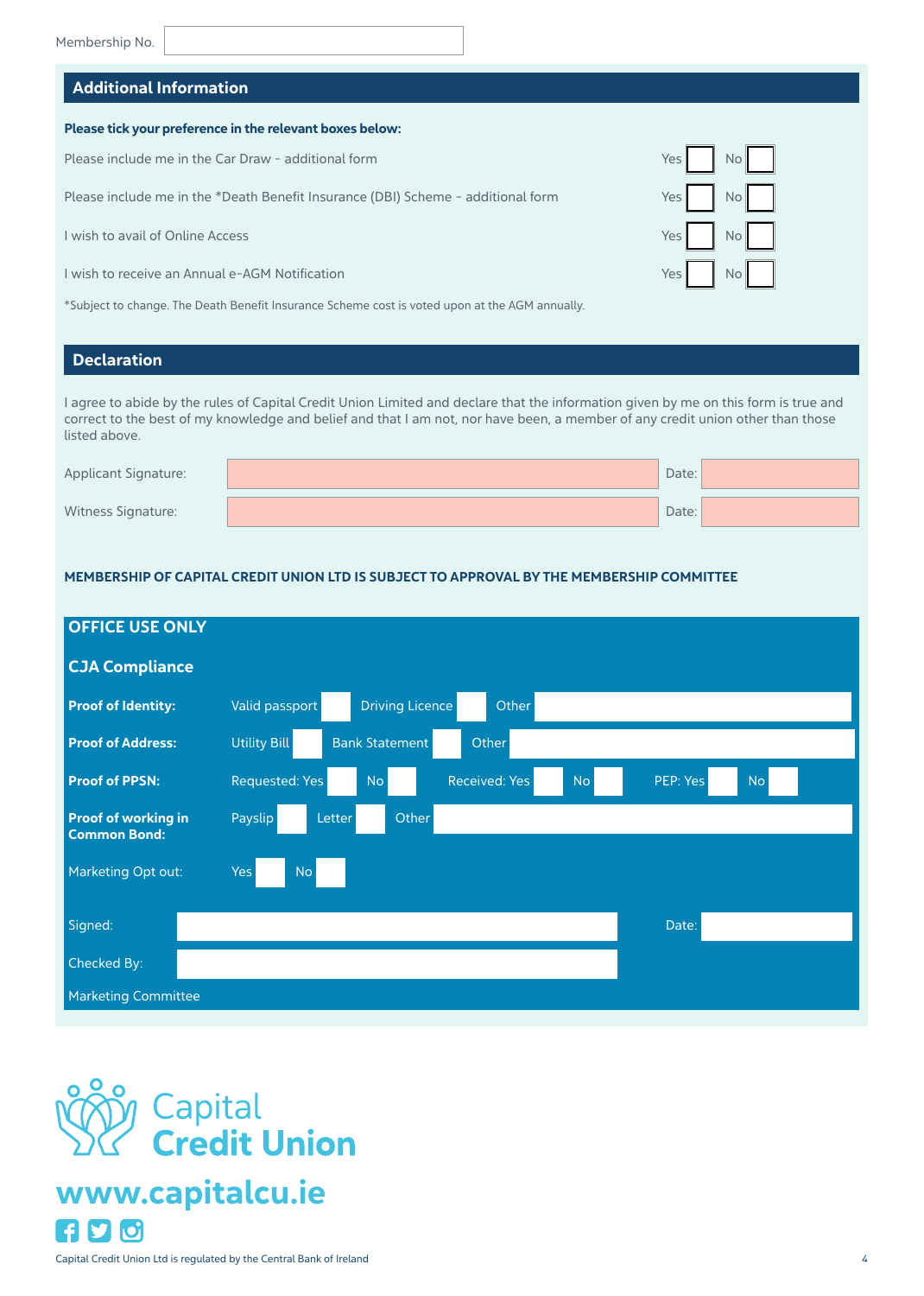| Membership No.                                                                                                                                                                                                                                                                                                                                                                                                                                                                                                                                                             |                                                                                                                    |
|----------------------------------------------------------------------------------------------------------------------------------------------------------------------------------------------------------------------------------------------------------------------------------------------------------------------------------------------------------------------------------------------------------------------------------------------------------------------------------------------------------------------------------------------------------------------------|--------------------------------------------------------------------------------------------------------------------|
| <b>SEPA Direct Debit Mandate</b>                                                                                                                                                                                                                                                                                                                                                                                                                                                                                                                                           |                                                                                                                    |
| Unique Mandate Reference to be completed by creditor                                                                                                                                                                                                                                                                                                                                                                                                                                                                                                                       |                                                                                                                    |
|                                                                                                                                                                                                                                                                                                                                                                                                                                                                                                                                                                            |                                                                                                                    |
| <b>Creditor Identifier:</b>                                                                                                                                                                                                                                                                                                                                                                                                                                                                                                                                                | IE95ZZZ300283<br>Creditor Name & Address: Capital Credit Union, Main Street, Dundrum, Dublin 14, D14 PD79, Ireland |
| Please complete all fields below marked with *                                                                                                                                                                                                                                                                                                                                                                                                                                                                                                                             |                                                                                                                    |
| *Your Name (Member)                                                                                                                                                                                                                                                                                                                                                                                                                                                                                                                                                        |                                                                                                                    |
| *Your Address                                                                                                                                                                                                                                                                                                                                                                                                                                                                                                                                                              |                                                                                                                    |
|                                                                                                                                                                                                                                                                                                                                                                                                                                                                                                                                                                            |                                                                                                                    |
| *City/Postcode                                                                                                                                                                                                                                                                                                                                                                                                                                                                                                                                                             |                                                                                                                    |
| *Country                                                                                                                                                                                                                                                                                                                                                                                                                                                                                                                                                                   |                                                                                                                    |
| *Account No (IBAN)                                                                                                                                                                                                                                                                                                                                                                                                                                                                                                                                                         |                                                                                                                    |
| *Swift BIC                                                                                                                                                                                                                                                                                                                                                                                                                                                                                                                                                                 |                                                                                                                    |
| *Name(s) on account<br>to be debited                                                                                                                                                                                                                                                                                                                                                                                                                                                                                                                                       |                                                                                                                    |
| or One-Off Payment<br>*Type of payment (please tick)<br>Recurrent                                                                                                                                                                                                                                                                                                                                                                                                                                                                                                          |                                                                                                                    |
| *Frequency (please tick)                                                                                                                                                                                                                                                                                                                                                                                                                                                                                                                                                   | Fortnightly<br>Weekly<br>Monthly                                                                                   |
| *Date of first debit                                                                                                                                                                                                                                                                                                                                                                                                                                                                                                                                                       |                                                                                                                    |
| *Amount to be debited                                                                                                                                                                                                                                                                                                                                                                                                                                                                                                                                                      | €                                                                                                                  |
| Note: This amount is variable and can be changed by written or verbal instruction of the payer.                                                                                                                                                                                                                                                                                                                                                                                                                                                                            |                                                                                                                    |
| By signing this mandate form, you authorise (A) Capital Credit Union Ltd to send instructions to your bank to debit your account<br>and (B) your bank to debit your account in accordance with the instruction from Capital Credit Union Ltd.<br>As part of your rights, you are entitled to a refund from your bank under the terms and conditions of your agreement with your<br>bank. A refund must be claimed within 8 weeks starting from the date on which your account was debited. Your rights are<br>explained in a statement that you can obtain from your bank. |                                                                                                                    |
| Signature(s) of Bank Account Holder                                                                                                                                                                                                                                                                                                                                                                                                                                                                                                                                        | Date:                                                                                                              |
| For information purposes only                                                                                                                                                                                                                                                                                                                                                                                                                                                                                                                                              |                                                                                                                    |
|                                                                                                                                                                                                                                                                                                                                                                                                                                                                                                                                                                            | *Debtor Identification Code (Credit Union Member Number)                                                           |
|                                                                                                                                                                                                                                                                                                                                                                                                                                                                                                                                                                            | *Person on whose behalf payment is made (Member Name)                                                              |
| <b>OFFICE USE ONLY</b>                                                                                                                                                                                                                                                                                                                                                                                                                                                                                                                                                     |                                                                                                                    |
| DD form taken by                                                                                                                                                                                                                                                                                                                                                                                                                                                                                                                                                           | <b>Date</b>                                                                                                        |
| Input by                                                                                                                                                                                                                                                                                                                                                                                                                                                                                                                                                                   | <b>Date:</b>                                                                                                       |